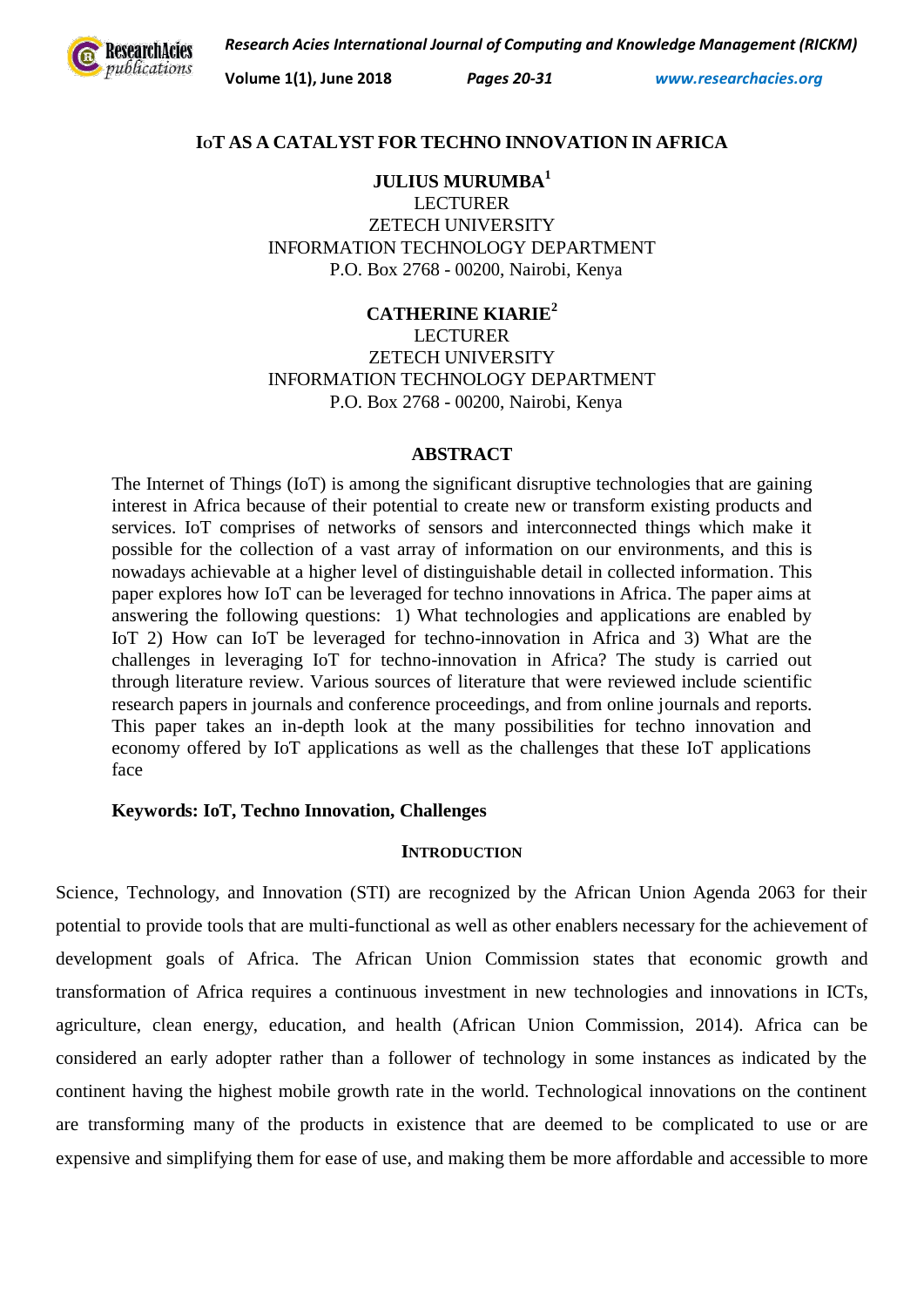#### IoT AS A CATALYST FOR TECHNO INNOVATION IN AFRICA **21**

people in society. A good example is the mobile money platform now being used in Kenya and its neighbors in East African (Ojomo, 2016). The digital revolution in Africa is a consequence of emerging and disruptive technologies, among them the Internet of Things (IoT), Mobile technologies and sensor technologies, Smartphones, deep learning/ machine learning, robotics and blockchain technologies that underpin this technological revolution, as well as enhancing affordability and accessibility (PWC, 2016).

According to PWC (2016), disruptive innovations anchored on emergent technologies such as IoT are already transforming Africa's economic potential for economic growth by creating new markets segments and new consumer choices or preferences. Broadband internet, in particular, has been growing rapidly in Africa with wireless broadband internet access experiencing growth that is faster than the fixed broadband as a consequence of rapid advancement in mobile phone technologies. The broadband services are today being offered by nearly all mobile service providers on the continent for prepaid and post-paid subscribers. A report by the United Nations Economic Commission for Africa (2014) indicates that in recent years the capacity and speed of broadband internet has been on an increasing trend while the costs are generally high but are beginning to decrease gradually. These factors are leading to the growth of the internet on the continent, as well as the technologies that depend on or are spawned by the internet such as IoT, cloud computing, block chains etc, and are increasingly being taken up in Africa. For IoT, its future in Africa is promising and it is increasingly becoming relevant to various segments of society because of the rapid growth in use of mobile devices on the continent, embedded and ubiquitous communication, cloud computing and data analytics (Patel & Patel, 2016). IoT is considered a representation of the Internet evolution and is important because of the immense ability it gives us to be able to gather, analyze and distribute data and information or knowledge (Evans, 2011). In spite of IoT's potential to spur techno innovation and economic growth in Africa, several challenges and barriers still exist. African initiatives in IoT tend to focus mainly on the technical implementation of internet technologies, with little focus on how IoT applications can be supported to spur techno innovations for the benefit of society. There is a knowledge gap within research studies as to how IoT applications could be supported on the continent to contribute to techno innovations in Africa, and therefore a better level of understanding of the technologies is necessary to spur techno innovations. Masinde, (2014) observes that IoT adoption in Africa is achievable but chances of success can be higher when realities such as the prevalence of African indigenous knowledge on weather, unreliable communication, low-end mobile phone handsets etc can be innovatively incorporated into an African homegrown flavor of IoT. This paper synthesizes IoT applications, areas IoT can be adopted and the challenges with a view to establishing their potential for techno-innovation in Africa.

# **METHODOLOGY**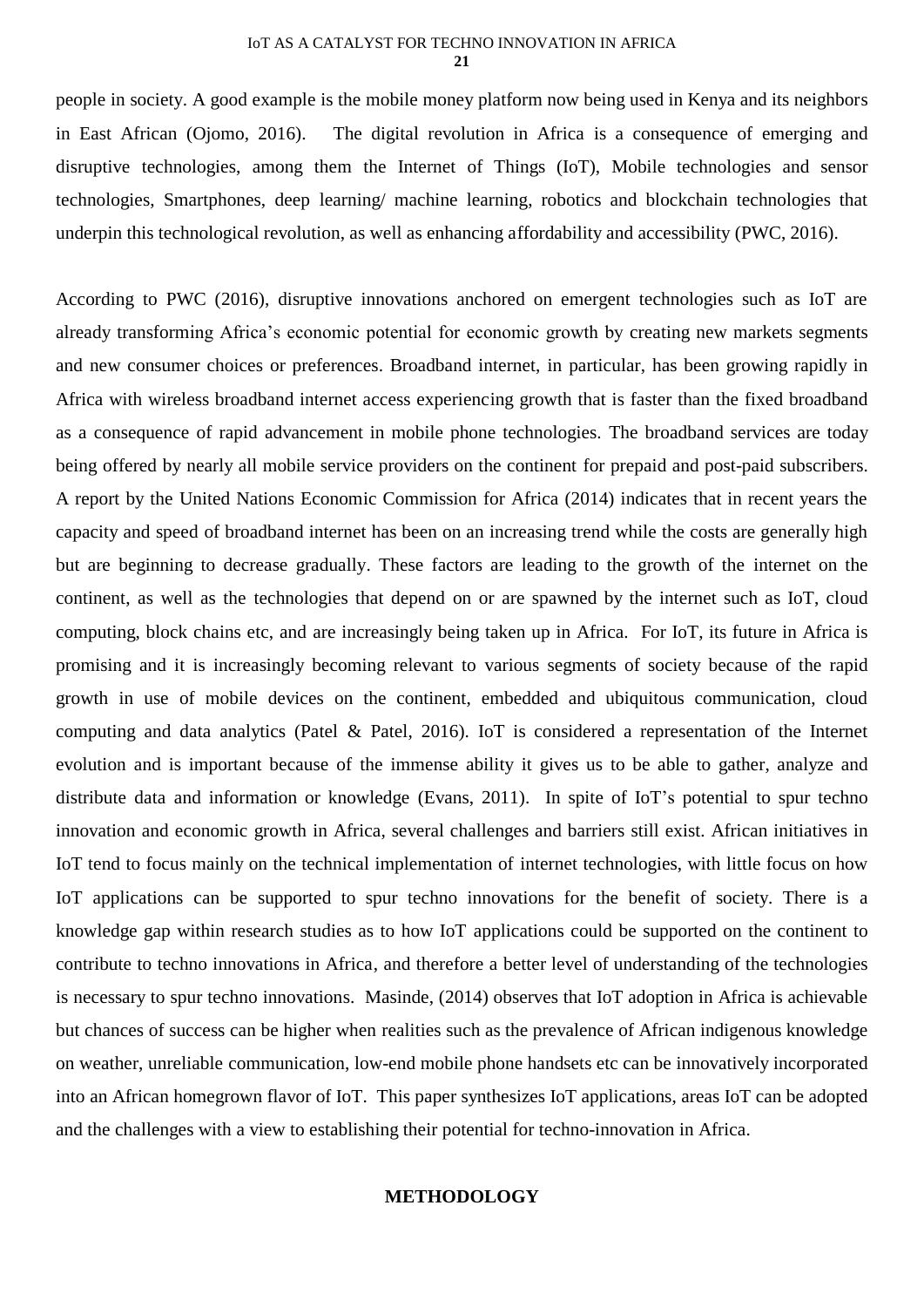The study is carried out through a literature review and provides a narrative overview of IoT by synthesizing the findings of literature retrieved from searches of scientific research papers in journals and conference proceedings and industry reports. The search was broadened by Google Scholar and other online journals where the following keywords were used as search criteria, 'Internet of Things', 'Techno-innovation' and 'Africa'. The narrative literature review aims at summarizing different studies from which conclusions can be drawn into a holistic interpretation of existing theories, models and the reviewers' views (Ferrari, 2015).

## **LITERATURE REVIEW**

IoT provides an ecosystem for application development that is characterized by a distributed and intelligent network comprising smart devices. It, therefore, has the potential to spur techno innovations for fundamental services in areas such as education, utilities and service delivery, transportation, security, and healthcare among others. There is great potential for IoT data to have a huge impact in our daily lives because of the enormous advantages that can be realized from IoT data, especially when proper tools are used for data mining and data analytics in the various domains that IoT is applicable. According to PWC (2016), there is an increase in the number of 4G and 5G mobile connections on the continent, and this is further leading to an increase in IOT opportunities, by turning many devices ranging from a toothbrush, Television sets, smartphones to CCTV cameras into constantly monitoring and communicating smart devices. This paper uses the term Internet of Things (IoT) to refer to the use of intelligently connected smart devices and systems to exploit opportunities provided by data gathered by embedded sensors and actuators in the smart devices and other physical objects (GSM Association, 2014). The goal of IoT is to enable things to be connected at any time and place, and with anything using any network and service, and is therefore viewed as an ecosystem of a distributed network that connects these things ranging from smart devices to other physical objects which are capable of sensing and collecting data in their environment and communicating with each other. Patel & Patel (2016) observed that IoT connects things with the internet through information sensing devices based on stipulated protocols in order to conduct information exchange and to achieve positioning, tracing, smart recognition, monitoring, and administration. The things or devices that are connected to the IoT include smartphones, tablets, sensors in physical objects and other wearable electronic devices. With proper tools for data analytics, the data generated by these devices can be analyzed in order to reveal valid, new and previously unknown information, and also help in generating suggestions of possible actions that may lead to the transformation of existing or creating of new products and services through cost savings and increase in efficiency. There two key factors that are necessary for the growth of IoT in Africa (GSM Association, 2014), and these are 1) reduction of prices and standardization of key IoT hardware and software components, and 2) the extent to which IoT is integrated with Big Data and Analytics since this may lead to new insights from which companies can exploit to improve efficiencies and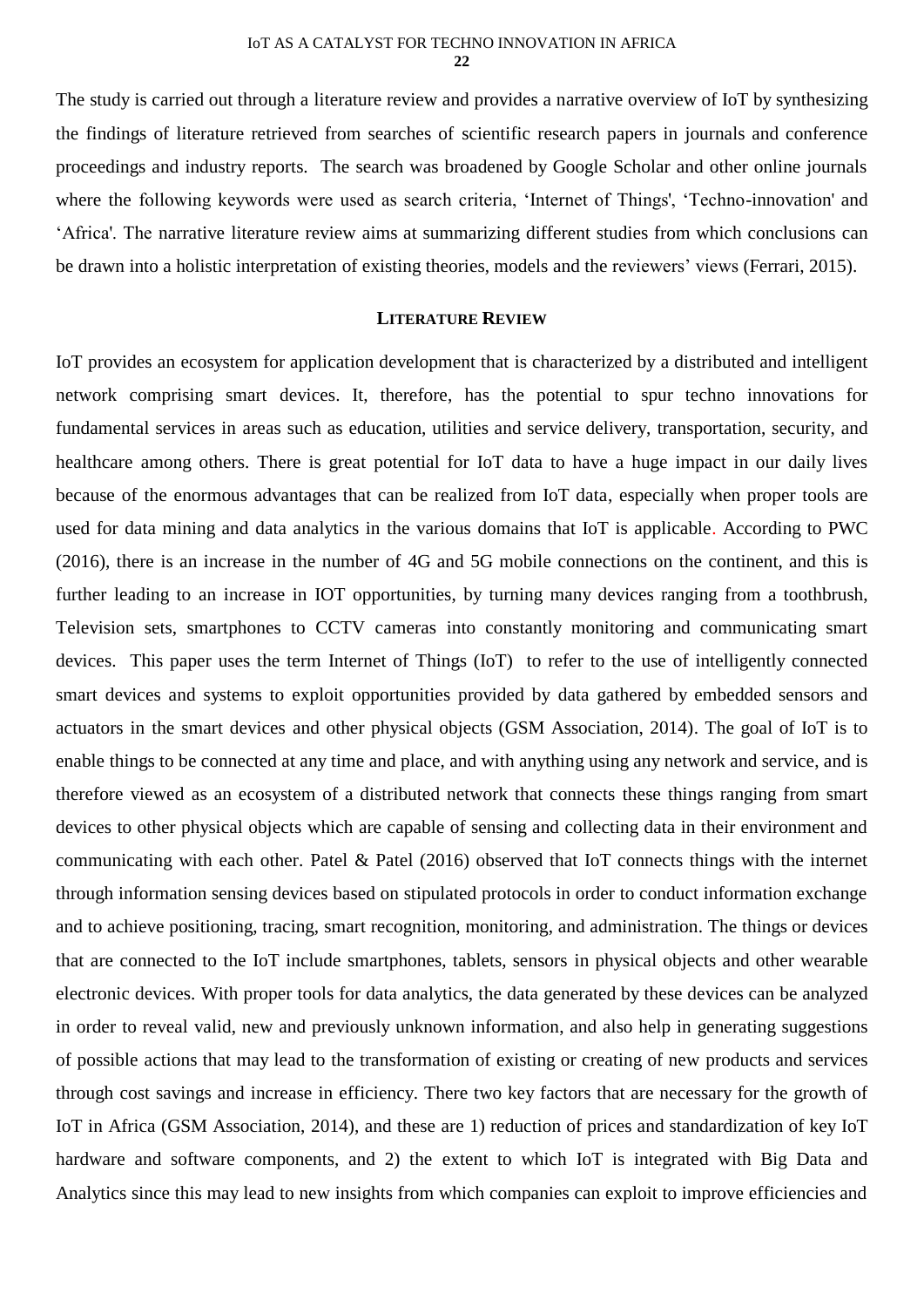increase revenues. Cisco's Internet Business Solutions Group (IBSG) has predicted that by 2020, there will be approximately 50 billion devices actively connected to the internet, and these will generate more data and lead to more information exchange. This forecast indicates the future is going to be good for businesses, the internet service providers and mobile operators in particular because their charges are pegged on data rates of data transmissions. According to Saidu *et al* (2015), there are expectations that billions of devices will fill the internet superhighway. These devices together with other embeddable devices will have to be produced by hardware manufacturers, meaning that the market for hardware manufacturers of businesses connectivity devices and other physical objects with sensors is going to thrive in the future as a consequence of the growth of IoT.

## IoT TECHNOLOGIES

The IoT architecture comprises of various technologies that relate to each other and serves to illustrate the modularity, configurations, and scalability of IoT applications as is illustrated in Figure 1 below. This architecture is made up of the following layers, the sensor layer, the gateway and network layer, the management service layer, and applications layer where each layer serves a specific purpose in the architecture. The use of smartphones and sensor technology is being elevated through connections of sensors and the subsequent capture of data at high levels of granularity for analysis and action. Among the fastest-growing segments of IoT are the wearable technologies comprising of smart devices equipped with microchips, sensors, and wireless communications capabilities and are networked. These wearable technologies will likely have a widespread societal influence in the future. The sensors embedded in the physical objects on the IoT network use various types of technologies for connection among the Radio Frequency Identification (RFID), Wi-Fi, Bluetooth, ZigBee, GSM, GPRS, 3G,4G and LTE (Ndubuaku & Okereafor, 2015). Thierer (2015) holds the view that wearable technologies and IoT will disrupt the existing social, economic, cultural and legal norms.

| <b>Applications</b>                                                                                                                                                                                                                                                                                                                                                                                                                                                                                                                                                                                                                                                                                                                                                                                                                                                                                             |                   |                       |                        |                     |  |
|-----------------------------------------------------------------------------------------------------------------------------------------------------------------------------------------------------------------------------------------------------------------------------------------------------------------------------------------------------------------------------------------------------------------------------------------------------------------------------------------------------------------------------------------------------------------------------------------------------------------------------------------------------------------------------------------------------------------------------------------------------------------------------------------------------------------------------------------------------------------------------------------------------------------|-------------------|-----------------------|------------------------|---------------------|--|
| <b>Sector</b><br><b>Environmental</b>                                                                                                                                                                                                                                                                                                                                                                                                                                                                                                                                                                                                                                                                                                                                                                                                                                                                           | <b>Energy</b>     | <b>Transportation</b> | <b>Healthcare</b>      | <b>Retail</b>       |  |
| Horz<br><b>Fleet Mamt</b>                                                                                                                                                                                                                                                                                                                                                                                                                                                                                                                                                                                                                                                                                                                                                                                                                                                                                       | <b>Asset Mgmt</b> | <b>Supply Chain</b>   | <b>People Tracking</b> | <b>Surveillance</b> |  |
| <b>Management Service</b><br><b>IOT/M2M Application Services</b><br><b>BSS</b><br>OSS<br><b>Analytics Platform</b><br><b>DeviceModeling</b><br><b>Data</b><br><b>BRM</b><br><b>BPM</b><br><b>Security</b><br><b>Billing</b><br><b>Statistical</b><br>In-Motion<br>Device & Cfan<br><b>Reporting</b><br><b>Data Mining</b><br><b>Analytics</b><br><b>Analytics</b><br><b>Rule Definition</b><br>· Workflow<br><b>Data Governance</b><br><b>Access Controls</b><br><b>Mgmt</b><br><b>Data Anonymity</b><br>Encryption<br><b>Rule Modeling</b><br>· Process Modeling<br>Performance<br><b>Predictive</b><br>in-Memory<br><b>Text Mining</b><br><b>Identity Access</b><br><b>Data Repository</b><br><b>Rule Simulation</b><br><b>Process Simulation</b><br>Mgmt<br><b>Analytics</b><br><b>Analytics</b><br><b>Data Quality Mgmt</b><br>- Rule Execution<br><b>Process Execution</b><br><b>Security Mgmt</b><br>Mamt |                   |                       |                        |                     |  |
| <b>Gateway and Network</b><br>LAN<br><b>WAN</b><br>Gateway<br>Network<br>LTE<br><b>GSM/UMTS</b><br>LTE-A<br><b>Ethernet</b><br><b>WIFI</b><br>Gateway<br><b>Signal Processor &amp;</b><br><b>Radio Comms Module</b><br>Micro-Controller<br>Embedded/OS<br><b>SIMModule</b><br><b>Encryption</b><br><b>Modulator</b>                                                                                                                                                                                                                                                                                                                                                                                                                                                                                                                                                                                             |                   |                       |                        |                     |  |
| <b>Sensors Connectivity and Network</b><br>Tag<br><b>I AN</b><br><b>PAN</b><br>Sensor<br>Network<br><b>RFID</b><br><b>WIFI</b><br><b>ZigBee</b><br><b>6LowPAN</b><br>Wired<br><b>Ethernet</b><br><b>UWB</b><br><b>Bluetooth</b><br><b>Barcode</b><br>Sensors/<br>Actuators<br>Electro-chemical<br><b>Solid State</b><br>Infra-red<br><b>Photo-ionization</b><br>(1D, 2D)<br><b>Gyroscope</b><br>Photo-electric<br>Electro-mech<br>Catalytic<br><b>Accelerometer</b><br><b>GPS</b>                                                                                                                                                                                                                                                                                                                                                                                                                               |                   |                       |                        |                     |  |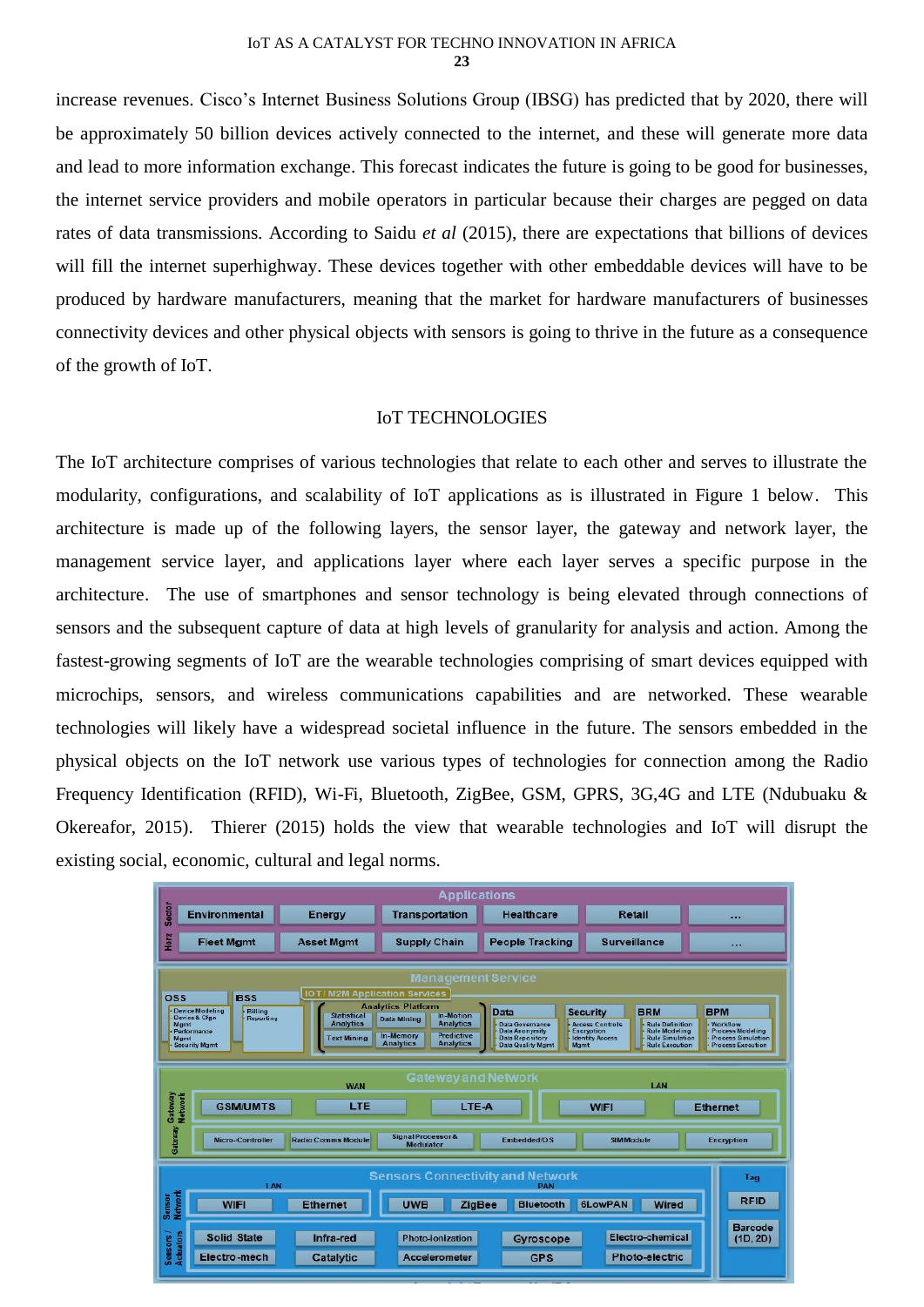#### *Figure 1: IoT Architecture (Adapted from Ndubuaku & Okereafor, 2015)*

The implementation of IoT is done using a number of existing network technologies, and Andrea *et al* (2015) highlighted the following three 1) Radio Frequency Identification (RFID) technology that uses radio frequencies in the design of microchips for transmitting data in wireless communications. RFID uses either passive or active tags or labels attached to objects and acts as electronic barcodes for automatic identification. Passive RFID tags are non-battery powered and use the power of the reader's signal to communicate the ID to the RFID reader while active RFID tags can instantiate communication since they are battery powered. 2) Wireless Sensor Networks (WSN), which are made up of distributed heterogeneous small devices that are low cost, use low power and have sensors to monitor conditions in their physical environment. Such WSN systems have gateways to provide wireless connectivity to the geographically distributed network. 3) Cloud computing which enables ubiquitous deployment of sensor technologies to enable smart monitoring and actuation using the smart devices as well as the storage and subsequent processing and intelligent use of the data collected by these sensors

## APPLICATIONS ENABLED BY IOT

IoT has the potential to create new products and services, new business models, new technologies and new roles for IT. IoT applications have a great potential to transform Africa since they have the capability of facilitating the alleviation of the many challenges on the continent through performance enhancement in many sectors (Al-Isma'ili *et al*, 2017). IoT applications refer to solutions using IoT technologies to improve products and services including areas of industrial manufacturing processes and in offering optimized infrastructure and reducing operational costs (Fantana, *et al*., 2013). IoT has the potential, not only to transform the quality of products and services but also individuals' quality of life. This is because, through its distributed network of smart devices, wearable's and other physical objects fitted with sensors, IoT provides an ecosystem with potential for application development enabling techno innovations in many areas including transportation, logistics, security, utilities, education, healthcare and agriculture (GSM Association, 2014). However, success of such IoT techno innovations in developing value-added capabilities for the above-mentioned areas requires a broad approach that takes into consideration expertise in sensing technologies, hardware, distributed and networked systems, deep learning, machine learning, humancomputer interaction, security, data analytics and privacy (Alur, *et al*., 2015). At the industry level, the growth of IoT, and the increase in the use of networked smart devices will no doubt unlock opportunities for boosting productivity for enterprises and in providing life-enhancing services for consumers (GSM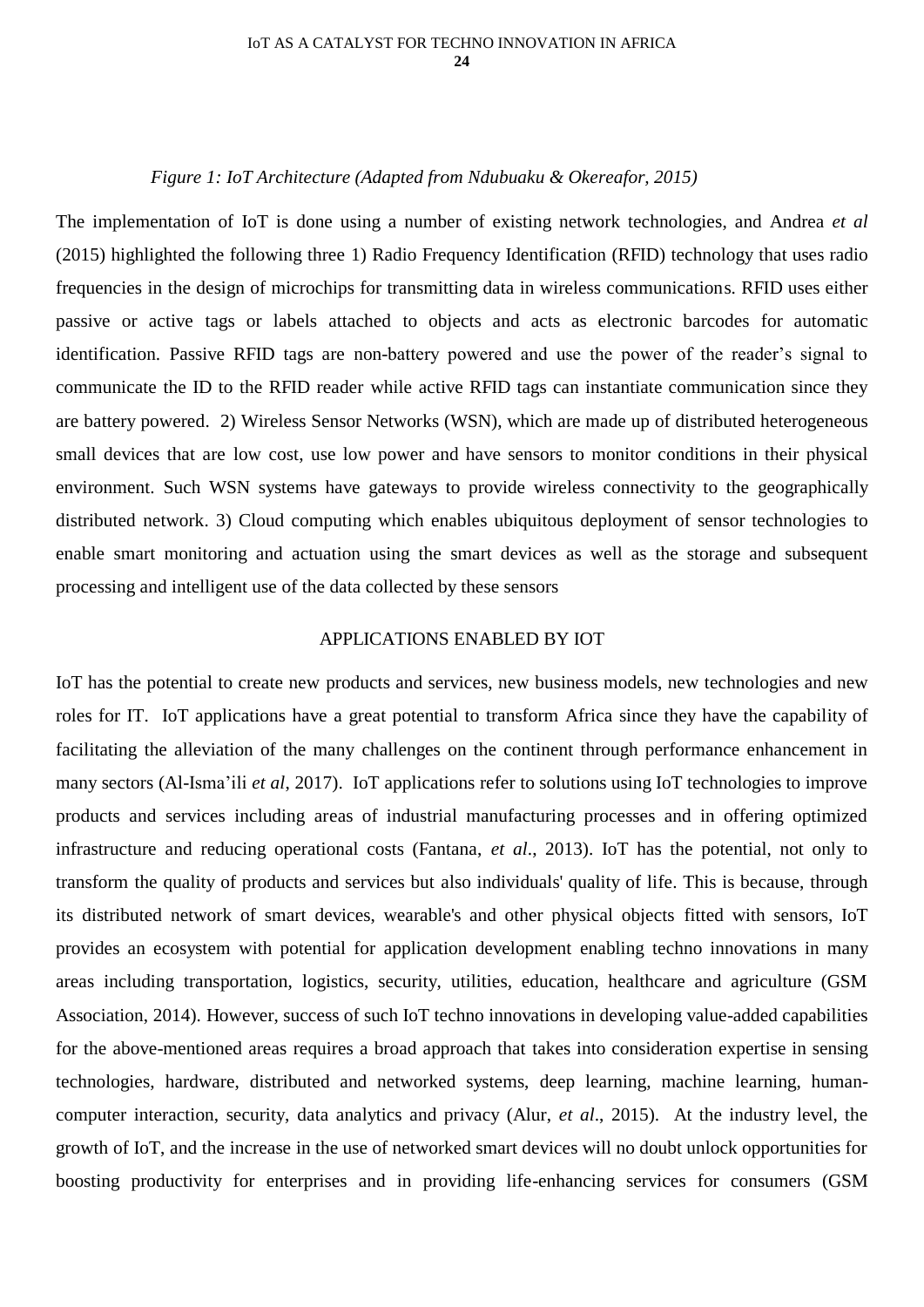Association, 2014). There are many IoT applications that are addressing societal needs that are emerging but due to rapid advancements in the various technologies supporting IoT, it is not usually easy for application developers to envisage all potential IoT applications required by potential users due to the diverse needs of these users. A number of IoT service providers have begun operations in Africa. Global ICT solutions provider Huawei for instance first entered Africa in 1998, and demand for its IoT platform has continued to grow in South Africa, Nigeria, and Kenya. The IoT technology in Africa is playing a significant role in improving the living standards of millions of people with significant signs of its worth being seen in areas such as agriculture, animal conservation, and utilities as well as enabling companies to detect and repair equipment faults promptly repairs. According to Al-Isma'ili *et al* (2017), IoT can help in agriculture by enabling people to produce high-yield crops with less effort and to provide them with reliable tools for monitoring and controlling the use of water resources. IoT can also be utilized in the healthcare sector to monitor patients' wellbeing, and can also play a significant role in improving physical security in Africa since crime rates across the continent are relatively high.

Coetzee & Eksteen (2011) states that there a number of applications suitable for many situations on the African continent and lists them as follows: 1) Food security: IoT has the capability for offering tools for measuring and responding appropriately to issues affecting food security. Such issues include droughts, floods, pests, appropriate knowledge of farming methods in different circumstances, all of which have a significant implication for food security on the continent. IoT interventions may be deployed in the form of large-scale fusion of remotely sensed information mixed with sensors and other ICTs to relay timely information to farmers on the attention needed on their farm. A good example is where IoT is used to monitor on a continuous basis the fertilizers and pesticides used on export-bound products with the objective of enabling farmers to have their products certified for export markets in a cost-effective manner. 2) Natural disasters: The occurrence of natural disasters such as landslides, floods and earthquakes can be predicted in time for information to be relayed to residents to take appropriate safety actions, through use of IoT technologies comprising of remote sensors and simulation. In such cases, the remotely sensed data may be used in combination with simulation tools to provide real-time information to enable appropriate action s to be undertaken as necessary. 3) Water: Through IoT technologies, networks of sensors may be combined with relevant simulation activities in order to monitor long-term water interventions such as catchment area management, and also to alert users of any problems that may occur in water streams. According to (Liquid Telecom, 2017), IoT can also play an important role in the maintenance of equipment used to supply water and therefore help rural communities across Africa get supplies of clean water

IoT applications are finding their use in many sectors across the continent. For example, start-up Sweet Sense installed about 200 sensors in rural water pumps in Rwanda in 2014. The sensors helped dramatically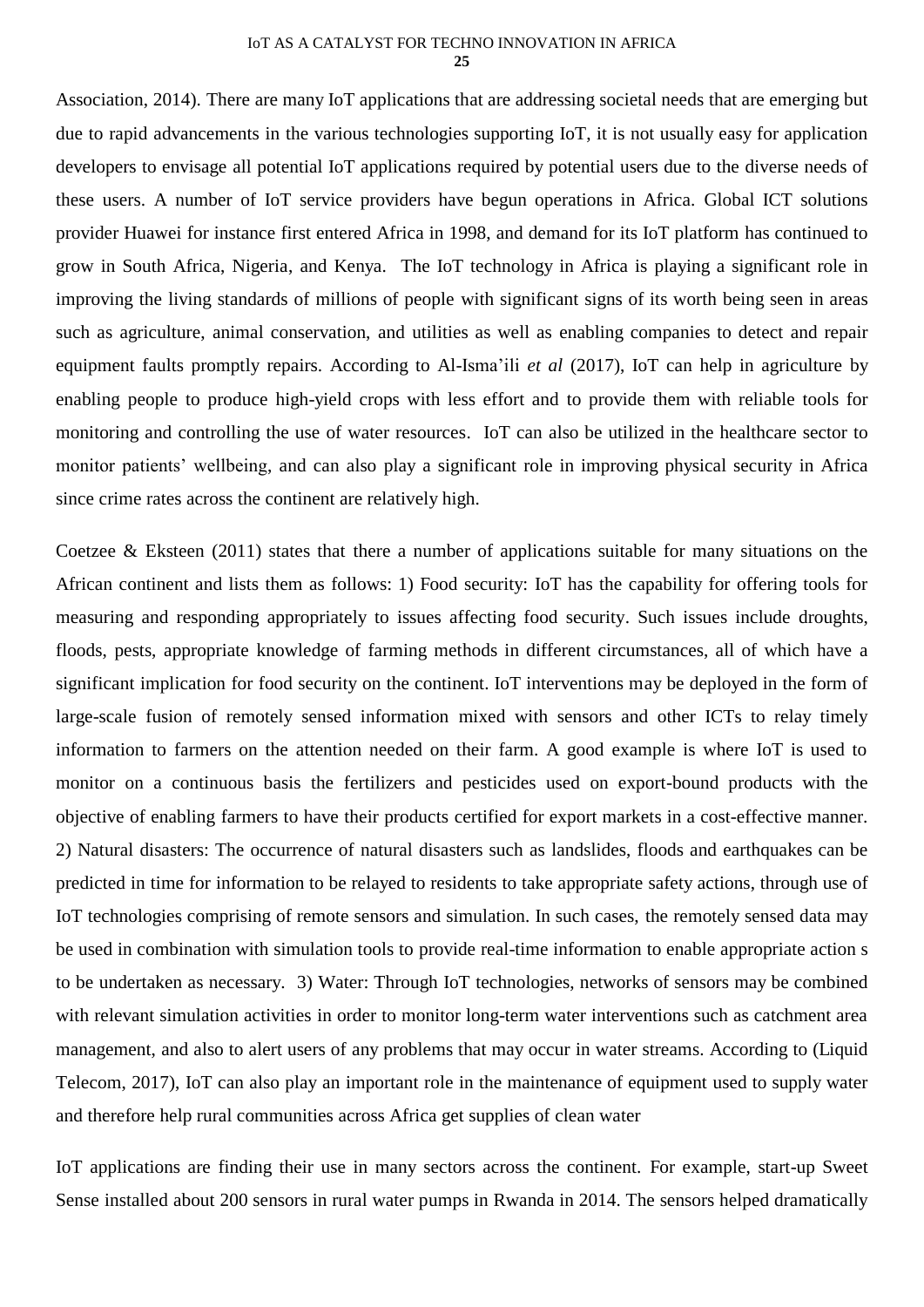reduce the number of pumps broken in an area at any given time; as well reduce the repair interval at pumps. In South Africa, IoT is being used for limiting the loadings on smart meters and helps in warning residents of imminent outages. These smart meters are fitted with sensors to monitor power usage in households in real-time such that residents receive an SMS asking them to reduce power usage whenever they use too much electricity (Liquid Telecom, 2017). Similarly connected cameras have been used in Africa's game reserves and national parks for years, capturing the best night shots of animals at the watering hole, alerting safari operators on the location of that elusive lion and providing new information on animals' movements and behaviors throughout the seasons. According to Masinde, 2014), security is a big problem in some countries such as South Africa, where houses have alarm systems, a situation that has driven demand for smart home applications focused on improving security, and also takes on a more important role with connected cars with existence of a strong demand to more accurately monitor cars in order to prevent theft. Security service providers can collect data location and behavior on their backend IoT platform, which provides service analysis that, can be used by the car industry. IoT can also be a huge help in addressing the challenges facing Africa's utility providers. Smart meters are gaining popularity and traction globally, and the technology has a compelling business case across the continent. Smart meters give both businesses and consumer a more accurate overview of usage patterns, enabling more accurate billing and improved energy efficiency. With smart metering adoption rates growing globally, the technology is attracting increasing attention from investors (Liquid Telecom, 2017). The biggest benefit of IoT in the energy space is the ability to perform monitoring and maintenance remotely, making it a very attractive opportunity for energy providers, which typically spend large amounts of money on upkeep of rural assets.

# IoT FOR TECHNO INNOVATION

IoT is one of the ICTs underpinning techno innovations in Africa and is enabling improvements in products and services in terms of improved efficiencies and competitiveness in many sectors. Technology innovation is defined as new technology introduced or created. Masinde (2014) states that technology innovation should ideally be followed by the adoption or adaptation of that technology innovation otherwise the efforts of that innovation will remain futile. Innovative IoT applications in combination with cloud computing and big data and analytics promise to offer opportunities for new business or extension of existing ones for the hyper-connected society despite the strong barriers it faces in terms of security risks, privacy concerns and resistance to changes particularly in organizations. The focus of IoT is to entrench connectivity and intelligence in devices and physical objects in order to facilitate the collection of vast volumes of data in real time and therefore offers numerous opportunities for innovative products and services to be offered using smart devices, machines, and other physical objects. The vast volumes of data when analyzed present new levels of information and intelligence for businesses, which they can use for techno-innovations and to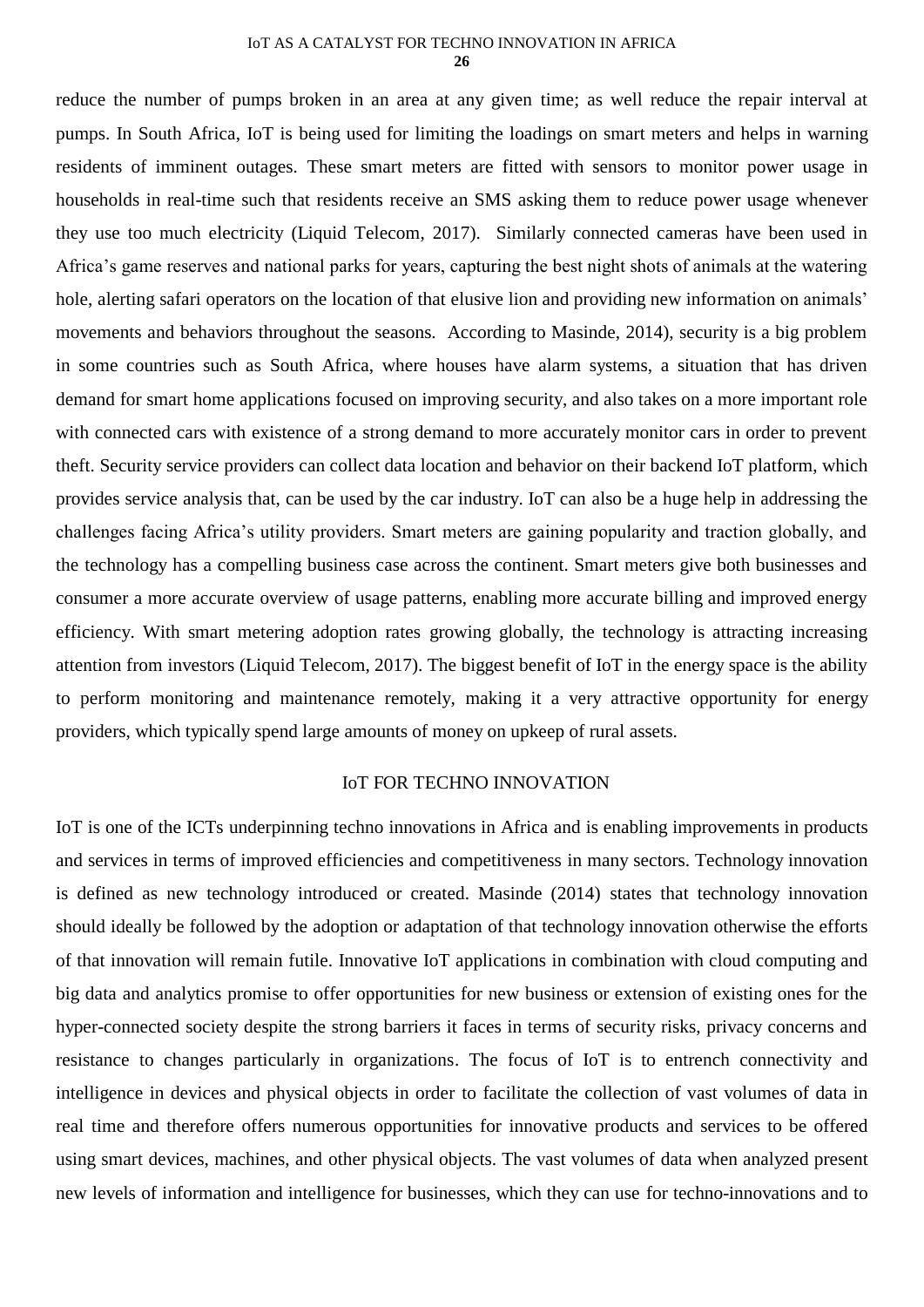# IoT AS A CATALYST FOR TECHNO INNOVATION IN AFRICA

**27**

drive efficiencies, reinvent business models and transform the customer experience. IoT, therefore, has the potential to offer a range of new and innovative products and services and solutions to problems facing individuals across the continent. In doing so, it helps to address some of the existing challenges faced by people in Africa, including the high levels poverty and the need for the underserved populations to have access to basic services (Ndubuaku & Okereafor, 2015).

Ubiquitous Internet connectivity of smart devices and sensors embedded in physical objects presents us with innumerable opportunities to not only to create innovative products and services but also to reduce operational costs and increase revenues for organizations (Shaw, 2016; Mourtou *et al*, 2016). Organizations can, therefore, increase operational efficiencies and increase their revenues, as a result, their research and development of IoT and investments in ICT. Masinde (2014), asserts that innovative products and services are emerging thanks to the exponential growth of the internet with ubiquitous connections of smart devices, low-cost sensor technologies, wireless networks, pervasive connectivity, big data, availability of cheap microprocessors, shrinking devices, and fast cellular connections. These innovative products and services have changed people's perceptions and expectations of IoT and what the internet can do for them. The traditional experience of wearing a watch for instance may be transformed to provide useful and actionable insights from the data collected when connectivity is combined with data aggregation and analysis because data obtained from a smartwatch could, for example, be streamed to an individual's healthcare provider or personal trainer using IoT applications that can operate without any user intervention for the necessary action. IoT has a great potential to revolutionize the agricultural sector because of the valuable data sets that it can help produce in order to help farmers make informed farming decisions (Liquid Telecom, 2017) by relying on new technologies comprising of wireless sensors to track the growth of crops, soil moisture levels, and water tank levels. There is also potential for IoT to maximize efficiencies in the healthcare provision in Africa since healthcare resources are usually thinly stretched by providing a platform to enable healthcare providers to continuously and remotely monitor patient's vital signs in a reliable and undisturbed manner through wearable devices which can monitor patients attributes such as pulse, respiration rate, body temperature, sleep patterns and movement. Such wearable devices can send the collected data to cloud applications where algorithms can create actionable insights for medical practitioners.

IoT innovations in healthcare can, therefore, lead to better healthcare for patients, efficiency in sourcing medical products for healthcare providers, and may ultimately lead to better health services and efficient use of resources in the health sectors.

More importantly, IoT can also be used to improve road safety on a continent with the highest rate of road traffic fatalities in the world by enabling monitoring vehicular traffic for example speed limits observations.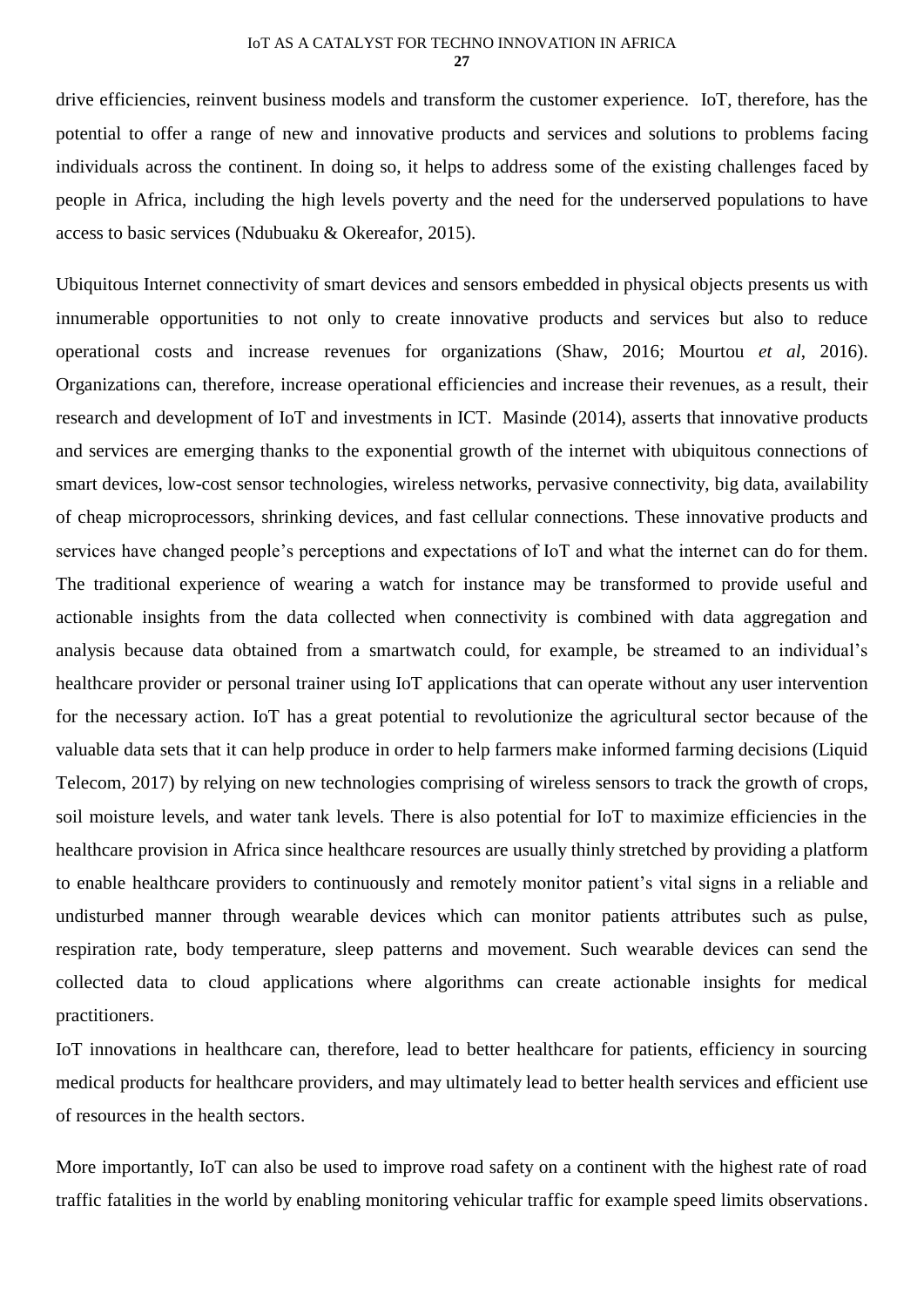Much further down the line, connected car technologies are likely to emerge more on the market, bringing with them innovations such as self-parking and emergency braking assist. IoT innovations can also offer viable solutions in many areas. For example, effective drought response requires precise real-time information to proactively manage water costs. Sensors and monitoring systems can help farmers to measure moisture and find leaks swiftly (Prinsloo & James, 2015). IoT innovations in agriculture might also help in other ways, such as integrating farmers in markets and services where access has previously been limited (Prinsloo & James, 2015). If harnessed properly IoT innovations can offer opportunities for dealing with the challenge of youth unemployment, especially since most African countries comprise of growing economies which provide fertile ground for innovation and risk-taking by Governments and citizens (United Nations Economic Commission for Africa, 2014). IoT components and the business viability they provide can be used to achieve considerable cost reductions by improving utilization of resources, enhancing process efficiency and boosting productivity. Open and integrated IoT environments hold the promise of being among the tools for achieving the United Nations Sustainable Development Goal, and have the potential to enhance the productivity and competitiveness of African SMEs (Rose *et al*, 2015; Campolargo, 2013).

## **CHALLENGES**

Africa experiences low levels of funding for research and innovation projects. Ramos (2014) states that limited access to funds for research and innovation is a common problem for many countries in Africa. In contrast developing countries have higher levels of funding for research and innovation, for instance, the UK Government in an effort to accommodate new and emerging technological innovation allocated £40,000,000 in their 2015 budget towards research into the Internet of Things (Mourtou et al, 2016). This level of funding for technological innovations is yet to be achieved by African nations. Mugabe (2011) observed that African countries tend not engage in the creation of technology and are generally not significant sources of technological innovations. This implies that many African countries are technologically marginalized with most countries, especially in the sub Sahara being ranked very low in terms of technology research and innovative capacities. Africa has therefore not kept pace with global community in terms of technology advancements and continues to lag behind in nearly all technology spheres. In the ICTs for instance, only 7% of Africa's households are on the Internet while the world's average figure stands at 41% (Masinde, 2014). However, there is hope for Africa especially since evidence exists to suggest that the continent can be on the forefront in some technology innovations e.g. mobile money platform M-Pesa. Indeed given the benefits of IoT, there is sufficient motivation for Africa to work towards overcoming challenges that may be existing since they can be overcome (Evans, 2011).

Although efforts to establish innovation hubs in Africa have been established to create opportunities for start-up businesses or innovators to partner with established businesses in efforts to create ecosystems of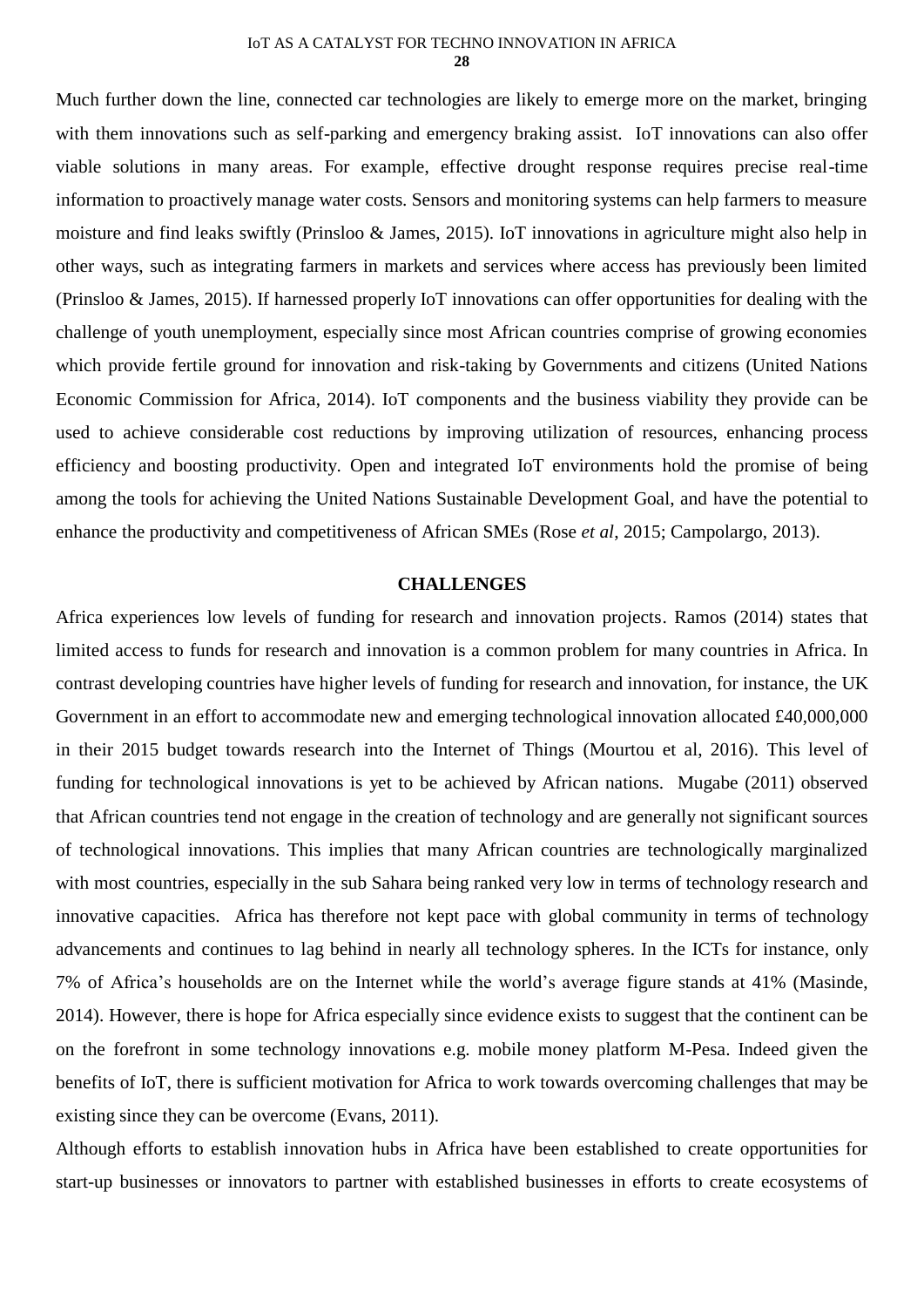creativity and enterprise, these efforts are hampered by lack of necessary infrastructures such as internet, electricity, technical expertise, roads, and inadequate regulatory support. There are several barriers that threaten the growth of IoT in Africa (GSM Association, 2014). The leading three are 1) The slow deployment of IPv6 addresses after reports that IPv4 addresses had been depleted in 2010. This can potentially slow down the progression of IoT in Africa since the billions of new devices or things requiring connection to the internet must have unique IP addresses. IPv6 addresses offer improved security features and have auto-configuration capabilities that make the network management easier. 2) Sensor energy (Power for sensors). Self-sustaining sensors are essential for IoT applications to work in Africa due to the scarcity of electricity especially rural areas, and therefore there is a need for sensors that generate electricity from environmental elements such as light, solar, vibrations, and airflow. 3) Lack of agreement on standards. There is a need for more to be done to solve standardization issues relating to IoT components in the areas of architecture, communications, security, and privacy. Davies (2015) observes that there is a need to develop technical standards to support IoT. IEEE is working to solve some of the architectural and communication challenges by offering solutions for routing IPv6 packets across different network types. If devices from different manufacturers do not use the same standards, interoperability becomes difficult requiring extra resources such as gateways to facilitate interoperability between standards. According to Davies (2015), encouraging open standards and interoperability will spur innovations, competitiveness and broaden choices for IoT consumers. For example, if a company finds itself favored by certain standards and is able to control a market segment such as the access to and acquisition of specific data which it then uses to come up with innovative solutions or services may dominate a market and create barriers for smaller entrepreneurs that those standards are not favorable to.

IoT is considered as being more than a technology; but rather as an ecosystem of products and services at the heart of which lies connectivity (Liquid Telecom, 2017). There is therefore a need for a multifaceted approach that transcends technology, and takes into account concerns of data security, privacy and regulatory issues when it comes to formulating strategies to make IoT practical in Africa and to spur its adoption insufficient levels to offer support for innovative products and services (Alur, *et al*., 2015). Although IoT continues to experience exponential growth in Africa, it suffers from security and privacy vulnerabilities, due to the decentralized topology of the networks and the resource constraints of the devices In IoT since the conventional security and privacy approaches used in distributed systems are inapplicable (Dorri et al, 2016). As a consequence of the requirement for novel security and privacy approaches which have not been fully addressed, many IoT devices in use today are not secured inadequately leaving users and organizations vulnerable to attacks. Numerous security vulnerabilities have been identified in many of the IoT devices such as smart locks. The intrinsic features of IoT devices may also contribute to their security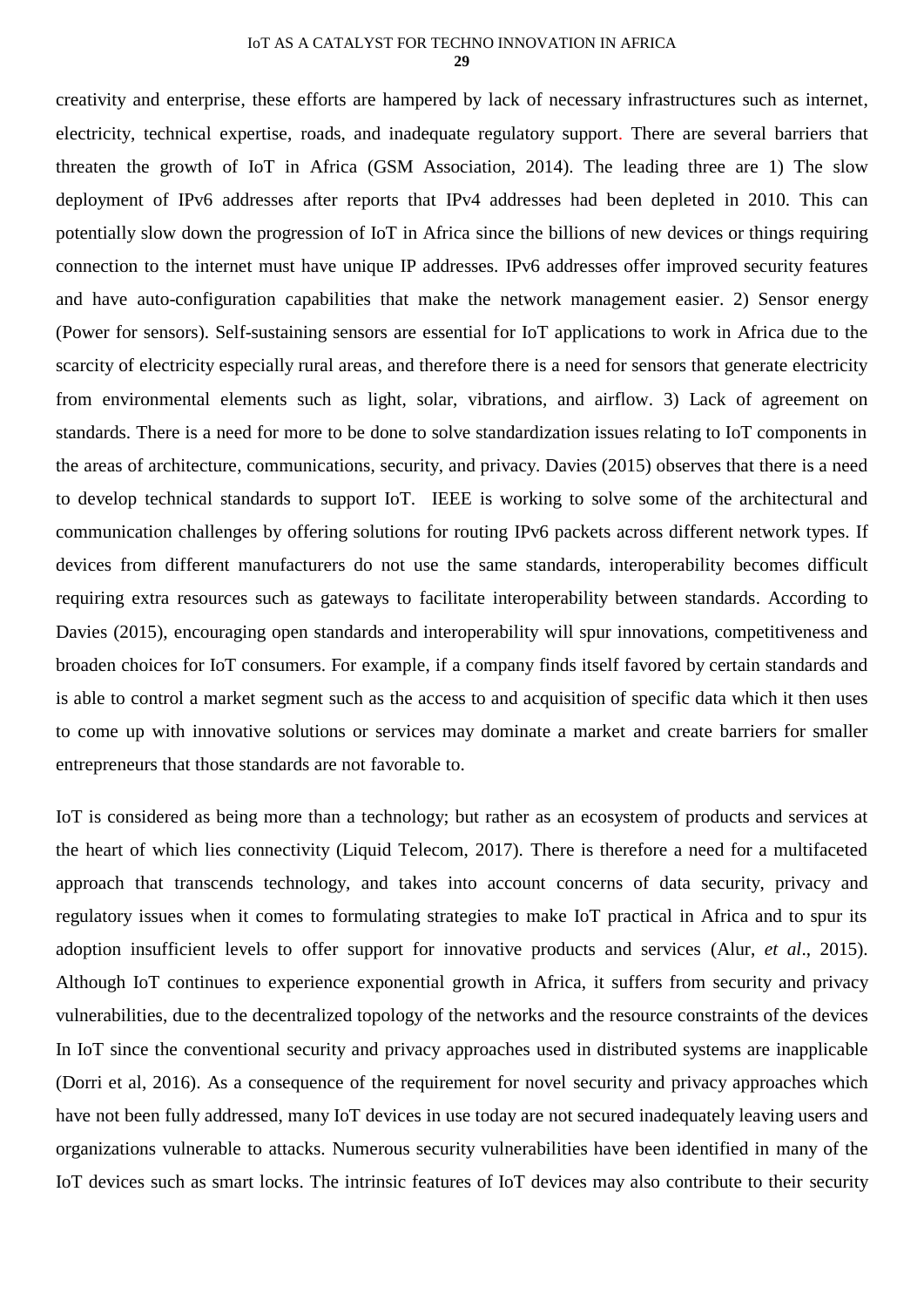and privacy challenges, and these include multiple attack surfaces, lack of central control and generally the heterogeneity of the device resources contribute to the challenges

The use of smart devices and embedded sensors in physical objects in the IoT ecosystem has led to the need for new legal and regulatory items addressing the use of the internet and a re-evaluation of the adequacy of the existing ones. Rose *et al* (2015) noted that the rapid rate of technological changes in IoT applications frequently outpaces the ability of the associated legal, regulatory and policy structures in Africa to keep up the pace or adapt. Many jurisdictions on the continent do not have data protection laws, and data collected by IoT devices may in some cases be susceptible to misuse and may be used to cause harm to or discriminate IoT users. There are also issues relating to cross-border data flows that may arise when IoT devices collect data in one jurisdiction and transmit it for processing in another jurisdiction with different data protection laws. Additional legal issues surrounding IoT applications that often come to the fore include the conflict between law enforcement surveillance and civil rights, lack of clear data retention and destruction policies, and issues relating to legal liability for unintended uses or how security breaches and privacy lapses may be handled legally. Dorri *et al* (2016) pointed out that the increasing number of IoT applications will push the limits of networks and stress the performance capabilities of the networks that are in existence today and will pose challenges in the areas of cloud computing, data analytics and geographic information system based visualizations.

## **CONCLUSIONS AND RECOMMENDATIONS**

This study aimed at providing a better understanding of the IoT applications and their potential to spur techno innovations in Africa. The study also highlighted the challenges faced in using these technologies as well as the benefits of IoT for the African continent. The future of IoT technologies in Africa is bright and therefore African governments need to address existing challenges so that these disruptive technologies can be harnessed to provide cost reductions and efficiencies for the various products and services on the continent. The disruptive nature of IoT requires efforts be made in order to establish standards that will help in the areas of interoperability, interfaces, trust, security, and privacy, as well as to help in integration of various IoT applications. In order to realize the potential of IoT, this study recommends that researchers, governments, organizations and other stakeholders find ways of dealing with shortcomings in standards related to IoT technologies, data and infrastructure management capabilities and skills. African Governments should be on the forefront by playing a key role in providing the necessary statutory and regulatory support and development of infrastructures such as telecommunications and electrical power in order to spur IoT innovations.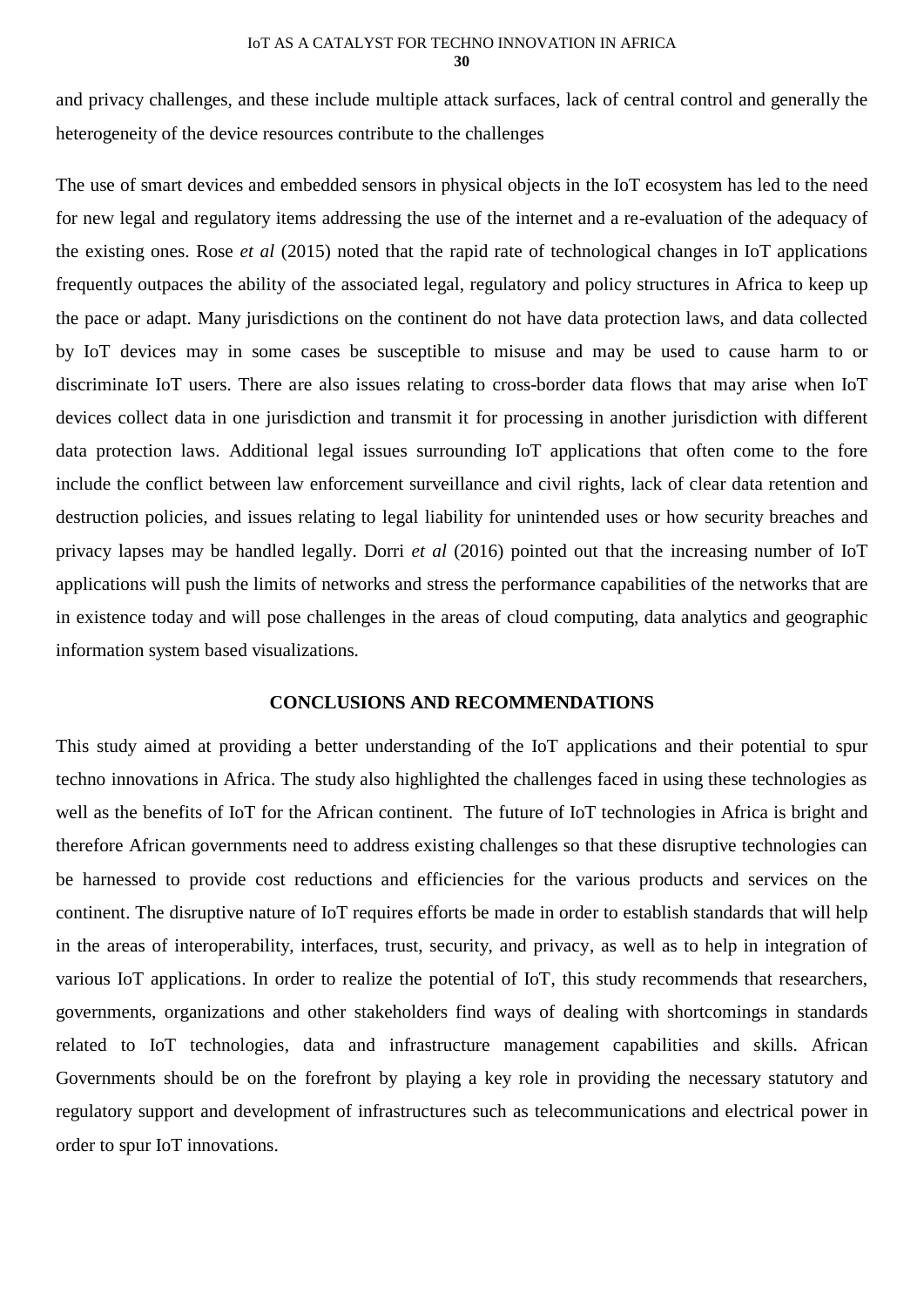## . **REFERENCES**

- African Union Commission. (2014). *Science, Technology, and Innovation Strategy for Africa 2024.* Addis Ababa.
- Al-Isma'ili, S., Li, M., Shen, J., He, Q., & Alghazi, A. (2017). African Societal Challenges Transformation through IoT. *Twenty-First Pacific Asia Conference on Information Systems* (pp. 1-9). Langkawi: AIS Electronic Library.
- Alur, R., Berger, E., Drobnis, A. W., Fix, L., Fu, K., Hager, G. D., *et al*. (2015). Systems Computing Challenges in the Internet of Things. *Computing Community Consortium*.
- Andrea, I., Chrysostomou, C., & Hadjichristofi, G. (2015). Internet of Things: Security Vulnerabilities and Challenges. *The 3rd IEEE ISCC 2015 International Workshop on Smart City and Ubiquitous Computing Applications* (pp. 180-187). IEEE.
- Campolargo, M. (2013). The Bright Future of the Internet of Things. In O. Vermesan, & P. Friess, *Internet of Things: Converging Technologies for Smart Environments and Integrated Ecosystems* (p. ix). Aalborg: River Publishers.
- Coetzee, L., & Eksteen, J. (2011). The Internet of Things Promise for the Future? An Introduction. *IST-Africa 2011 Conference Proceedings.* IIMC International Information Management Corporation.
- Davies, R. (May 2015). *The Internet of Things: Opportunities and challenges.* European Parliamentary Research Service.
- Dorri, A., Kanhere, S. S., & Jurdak, R. (2016). Blockchain in the Internet of Things: Challenges and Solutions.

*Unpublished*.

- Evans, D. (2011). *The Internet of Things: How the Next Evolution of the Internet Is Changing Everything.* Cisco Internet Business Solutions Group.
- Fantana, N. L., Riedel, T., Schlick, J., Ferber, S., Hupp, J., Miles, S., *et al*. (2013). IoT Applications Value Creation for Industry. In V. Ovidiu, & P. Friess, *Internet of Things: Converging Technologies*
- *for*
- *Smart Environments and Integrated Ecosystems* (pp. 153-204). Aalborg: River Publishers.
- Ferrari, R. (2015). *Writing narrative style literature reviews.* Milan: The European Medical Writers Association.
- GSM Association. (2014). *Understanding the Internet of Things (IoT).* London.

Liquid Telecom. (2017). *African Internet Of Things.*

Masinde, M. (2014). IoT Applications that work for the African Continent: Innovation or Adoption? *IEEE*,

633-638.

Mourtou, A., Kyranas, A., & Yannakopoulos, P. (2016). Internet of Things. *Unpublished*.

Ndubuaku, M., & Okereafor, D. (2015). Internet of Things for Africa: Challenges and Opportunities.